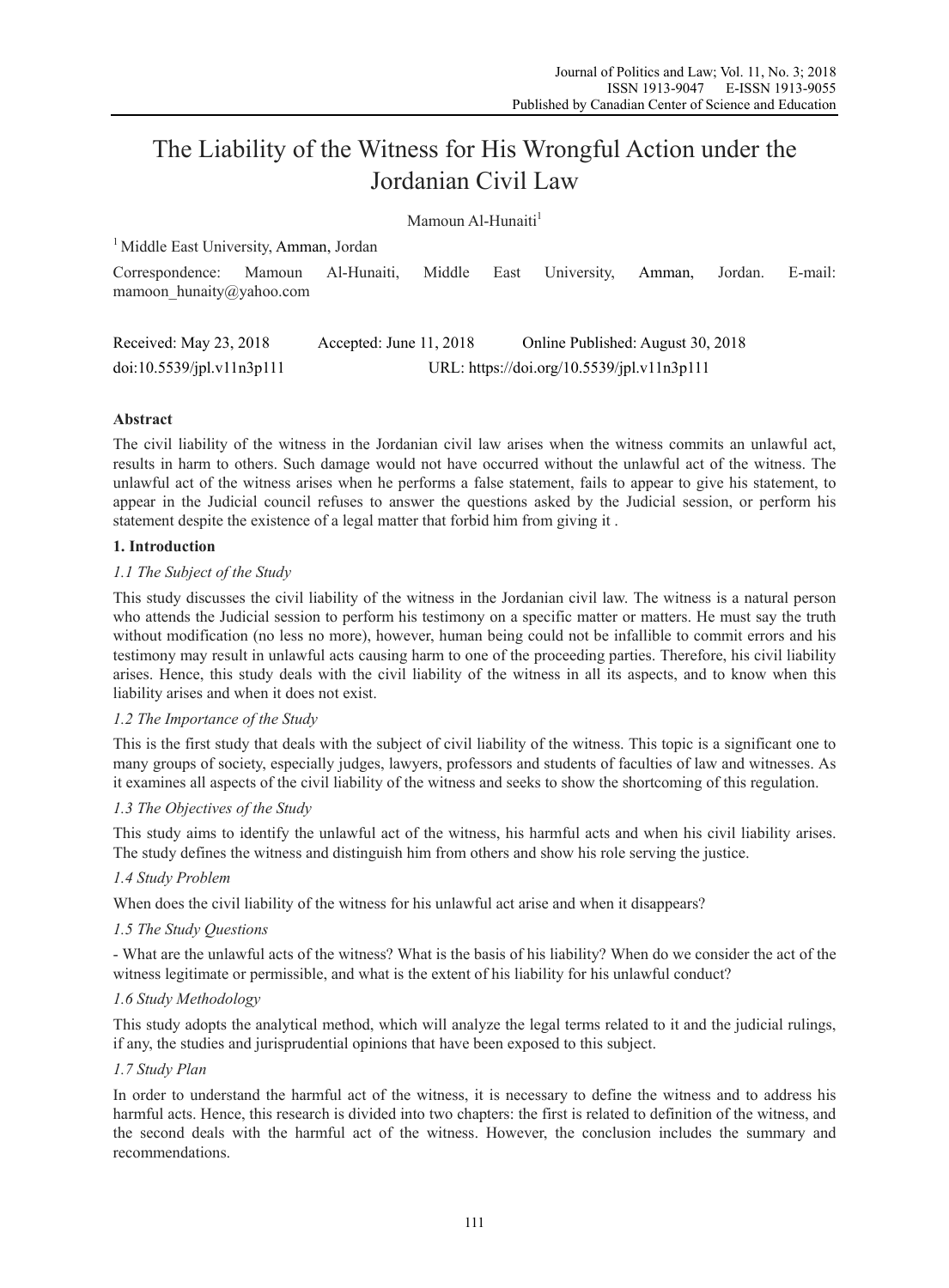# **2. Nature of Witness**

The nature of witness arises by defining its meaning, distinguishing it from similar terms, and indicating the importance of its role in achieving justice. We consider each of these sections separately as follows:

# *2.1 Definition of Witness*

The Jordanian legislator leaves the matter of defining a witness to the jurisprudence and the judiciary. The laws, including civil or penal laws has no specific definition of witness<sup>1</sup>. The Jordanian judiciary, whether civil, criminal, Sharia or administrative, does not include any provision defining witness<sup>2</sup>. However, the jurisprudence has provided more than a definition for witness, expressing its nature. The definitions provided by the jurisprudence are as follows:

- The witness is the person who tells the court what he saw or heard, or the information heard from others about a certain incident<sup>3</sup>.

- A witness is someone who tells what he knows personally, either from what he saw or what he heard<sup>4</sup>.

- The witness who swears the oath, before disclosing the fact he saw, heard or generally understood by his senses<sup>5</sup>.

- A witness is a person who attended the Judiciary session and swore oath, and then he said something of a person right against another or an incident that he saw or heard or is under his knowledge<sup>6</sup>.

It is noted from the aforementioned definitions of a witness, that all definitions are considered of the same concept in terms of that they all treat the witness as the person who tells or to witness an event he saw , or heard it himself or by others. Actually, reaching a definite, strict definition of a witness is extremely difficult and requires high precision that the witness in a penal lawsuit is differs from the witness in the civil, administrative or personal status cases. Not only that but it differs from the witness in the disciplinary councils, whether he is a witness for the public right or a witness for defense. Despite these difficulties, the witness can be defined as: "a natural person who attends to the Judicial session , before a prosecutor, criminal court, court of law, administrative court, constitutional court, labor court, or a disciplinary court (a disciplinary board) And this person who the law permits to hear his testimony, therefore he will say the oath determined by law, and then state information, about an incident that he was called to testify, and whether the source of that information was what he saw or was aware in any senses or heard from others).

We believe that this definition expresses the meaning of a witness, regardless of what is the case he attests, or the authority receives his testimony.

Nevertheless, it would be highly required by the Jordanian legislator, especially the Evidence Law, as it is the law of proof in general, to reach a strict, precise definition of the witness.

# *2.2 The Witness Shall Be Distinguished from Similar Terms*

There may some cases where confusion may arise between the concept of the witness and other terms that may seem similar to it. The similarity is highlighted in terms of the performance of the legal oath, as some people think that each person swears before the judge is considered a witness, which may create the confusion. Not everyone swears oath before the judge is considered as a witness. Whether he is a complainant, a plaintiff, an expert or a Syndic.

In order to remove this confusion about these concepts, and to show the differences between the witness and these terms, we deal with it as follows:

#### 2.2.1 The Witness and the Complainant

 $\overline{a}$ 

A witness is a person who gives his testimony about a particular incident, in civil, criminal or other lawsuit, without being a litigant or a party to the case in which he or she is giving his testimony. The complainant is the victim, the opponent and a party in the case, and when the general prosecutor hears his testimony it is heard on

<sup>&</sup>lt;sup>1</sup> These laws are as follows: Civil Law No. 43 of 1976, the Evidence Law and its amendments No. 30 of 1952, the Civil Procedure Code and its amendments No. 24 of 1988 and the Code of Criminal Procedure and its amendments No. 9 of 1961.

<sup>&</sup>lt;sup>2</sup> This is what has been proven to us through Adalah's information systems program.

<sup>&</sup>lt;sup>3</sup> Abdel Rahman Bakush, evidence of evidence in the Algerian law and Islamic jurisprudence, a theoretical and applied study, publications of the National Book Foundation, Algeria, 3, 1998, p. 189.

<sup>4</sup> Musa Nafi, Explanation of the Jordanian Evidence Law, without publishing house, Amman, 2008, p99.

<sup>5</sup> Yehia Hassanein, Evidence in the Algerian Civil Code, Publications of the National Book Foundation, 1997, p. 283.

<sup>6</sup> Suad Al-Douri, Certificate in Islamic Law and Status Laws, Master's Thesis, Faculty of Law, University of Babylon, 1997, p. 25.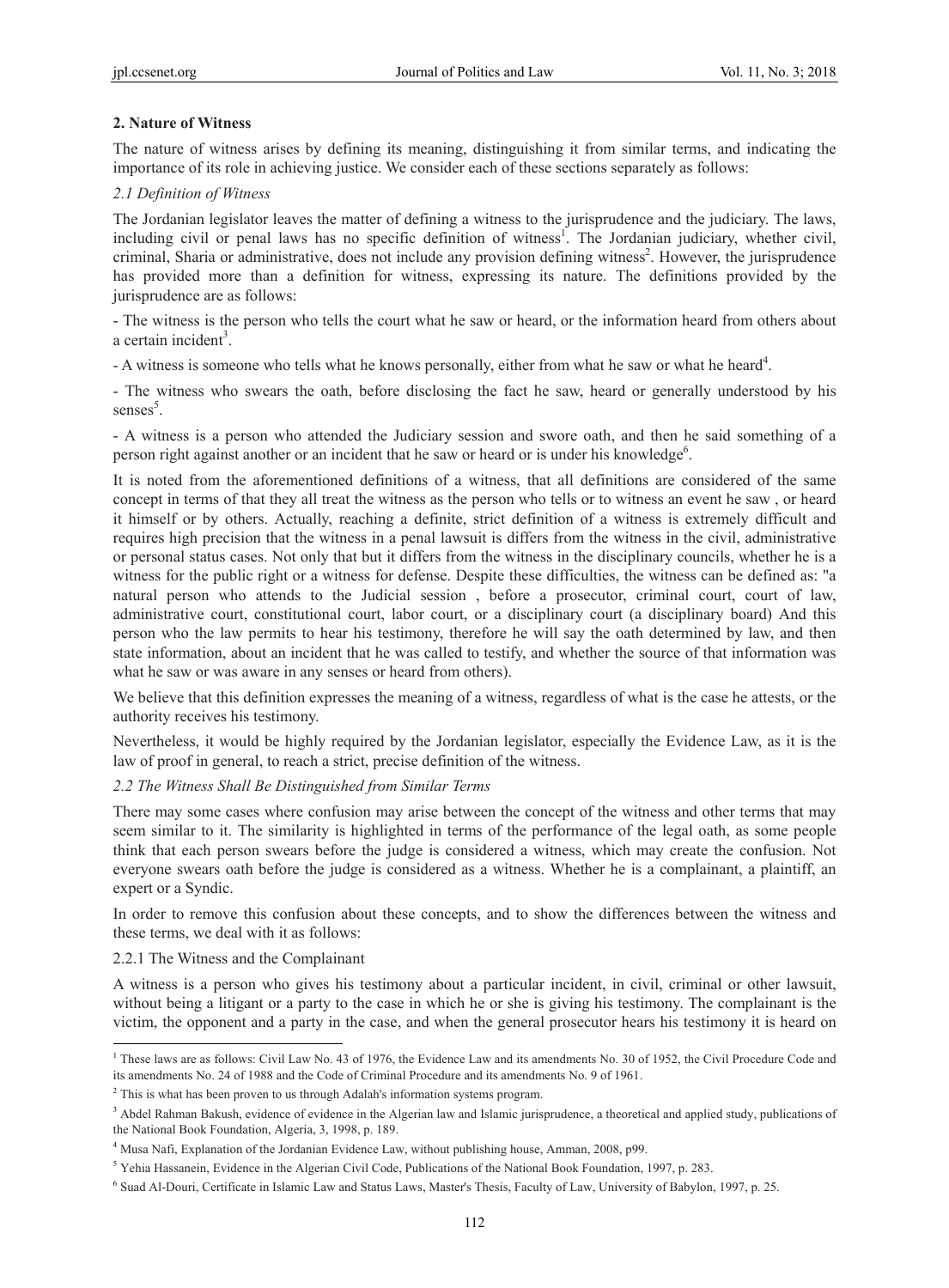the basis that it is a witness to the public right<sup>7</sup>.

Therefore, it is possible for the complainant to hold the status of a witness and complainant in the same case. Whereas the witness has only the status of a witness, and his role ends as soon as the court hears his testimony. The complainant role ends when the case is settled.

# 2.2.2 The Witness and Plaintiff

The witness differs from the plaintiff in the civil case, as he does not have an interest or purpose. His object is to say the truth. Regardless of the beneficiary of his testimony, whether plaintiff or defendant, he is not an opponent or a disputing party in the case. However the plaintiff has an interest in the case, and who aims to obtain a judicial rule, and he is the person who claims a right in terms of determination or protection<sup>8</sup>.

It is understood that the plaintiff will swear the oath in the lawsuit, and when doing that he is not considered as a witness, but he remains a plaintiff and holds the capacity of plaintiff only, without extending this capacity to hold a capacity of a witness. The plaintiff when swearing the oath, his testimony is considered a decisive or complementary oath<sup>9</sup>. Therefore, the oath of the plaintiff does not mean that he is considered as a witness in the case, and swearing the oath does not change his position or his status in the case.

#### 2.2.3 The Witness and the Judicial Expert

Although the judicial expert swear the legal oath before the judge or the general prosecutor, this does not change his status in the case, and makes him a witness. There is significant differences between him and the witness. The witness provides the judge with information obtained by the sensory observation, while the expert presents the judge with opinions, assessments and judgments reached by applying scientific laws and technical tools. Also, the witnesses are determined and cannot be replaced by others. The number of experts are unlimited, and the judge has the right to elect whoever he wants and can replace them<sup>10</sup>. Also the formula of the oath presented by both is different, the roles and missions of both are different, and the conditions and duties of both are different also.

#### 2.2.4 The Witness and the Syndic<sup>11</sup>

 $\overline{a}$ 

The Syndic is the commissioner of the bankruptcy, and the agent of bankruptcy. He is a natural person appointed by the court, who holds estate of the bankrupt. Therefore, he is a paid agent, and when he is appointed, he swears before the court to perform his duties honestly and faithfully. Therefore, his oath does not make him a witness. He can also be replaced and his duties and roles in the case are completely different from the role and duties of the witness.

# *2.3 The Importance of the Role of the Witness in Achieving Justice*

The witness when appears before the Judicial session to give his testimony shall say the truth, the whole truth and nothing else without abuse of falsification and modification. the witness is not a litigant in the case or has a particular interest or purpose. But he is a servant of justice and was requested or summoned to give his testimony in an incident, and inform the court of certain facts about it , seen or heard or recognized by his senses, or came to his knowledge. The significance of the witness and his testimony is illustrated by the following:

1) Evidence of witnesses is the first place in penal, commercial, legal and religious articles<sup>12</sup>.

2) Witness testimony is a reliable evidence of judicial decisions $^{13}$ .

3) Witness testimony is sometimes the only evidence in a criminal case $14$ .

<sup>7</sup> Mohammed Sobhi Najm, Code of Criminal Procedure, Dar al-Thaqafa, Amman, I, First Edition, 2000, p. 66.

<sup>8</sup> Awad Ahmed Al-Zu'bi, Principles of Civil Trials, Dar Wael Publishing, Amman, 1, 2003, pp. 391-392.

<sup>&</sup>lt;sup>9</sup> The decisive right is directed by one of his opponents to resolve the dispute, or the court understands that the opponent has the right to direct the oath to his opponent when he cannot prove his claim or party, the right is complementary is directed by the case or the value of what governs provided that it is not The case is a complete guide, and the case is not free of any evidence. See Articles 53 and 70 of the Jordanian Evidence Act.

<sup>&</sup>lt;sup>10</sup> Mustafa Abdel-Jawad Hijazi, Civil Liability of the Judicial Expert, New University House, Alexandria, 204, p. 17 and what us after it.

<sup>&</sup>lt;sup>11</sup> About the provisions of the Syndic (agent of bankruptcy) See Articles (338-345) of the Jordanian Trade Law No. 12 of 1966.

<sup>&</sup>lt;sup>12</sup> Siliman Mark, The Origins of Evidence and its Procedures in the Civil Materials in Egyptian Law, in Comparison with the Techniques of the Arab Countries, Part Two, The Restricted Evidence and What Can Be Proven in Writing, Dar Al-Jil for Printing, Cairo, 1986, p.311.

<sup>&</sup>lt;sup>13</sup> Abdul Razzaq Al-Sanhoury, The Mediator in Explaining the Civil Law, Part II The Theory of Commitment in General, Evidence, Implications of Commitment, Dar Al-Arabiya Revival Beirut, No Publication Year, p. 311.

<sup>&</sup>lt;sup>14</sup> Abdelhamid Al-Shawarbi, Evidence of Witnesses in Civil, Commercial, Criminal and Personal Status, Knowledge Establishment, Alexandria, 1996, p. 351.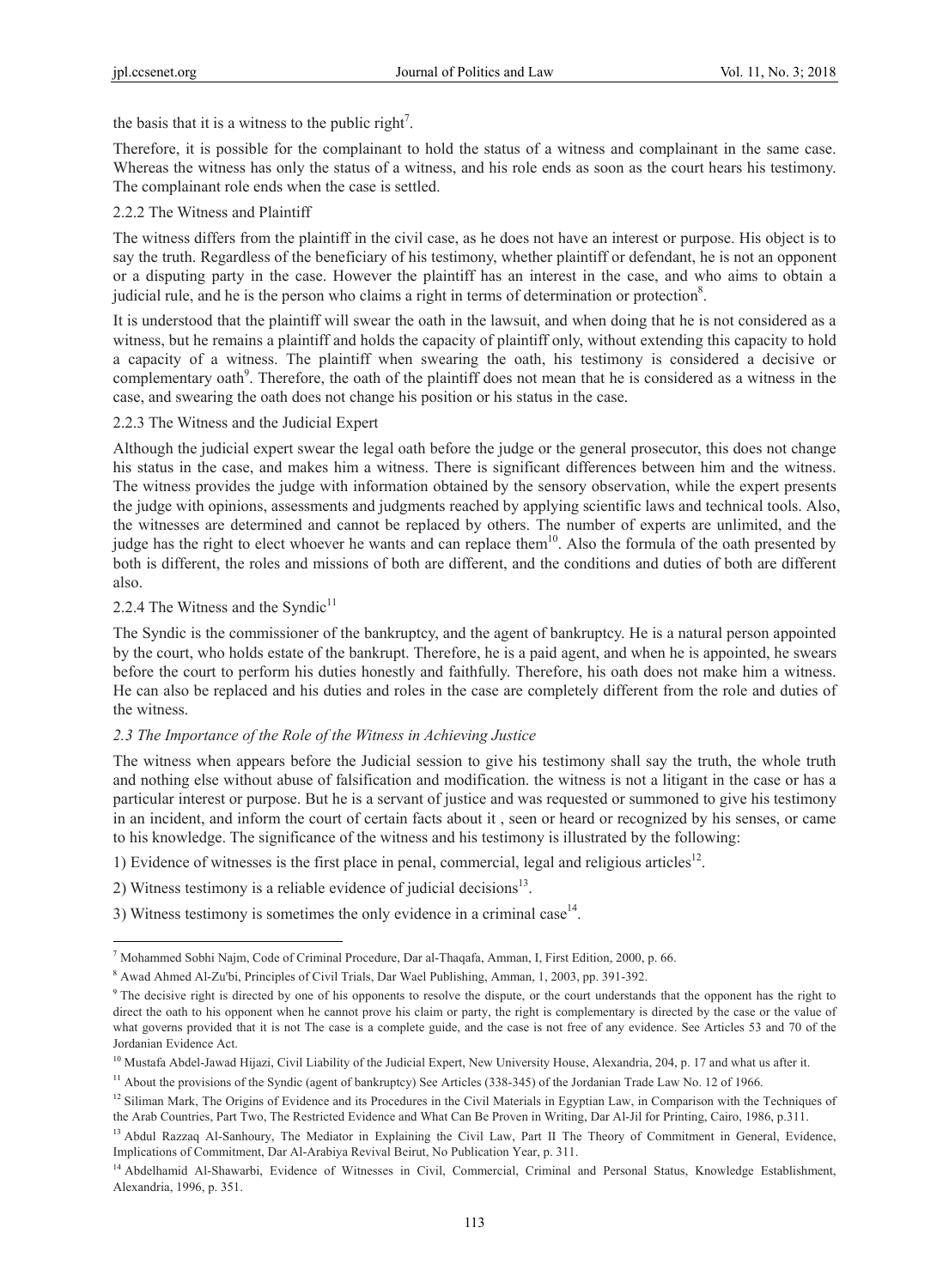$\overline{a}$ 

4) Many of the judgments of innocence or conviction depend on witness testimony<sup>15</sup>.

5) A crime sometimes has no evidence due to absence of a witness<sup>16</sup>.

6) Testimony of witnesses is the pillar of proof, and the witness is the eye and ears of the court<sup>17</sup>.

7) Through witness testimony, an innocent person may be convicted on the basis of perjury, or discharged criminal who committed an offense for deliberately changing the testimony<sup>18</sup>.

8) Testimony of witnesses is the predominant evidence, and other evidence may not reach the witness testimony <sup>19</sup>through which the right is clarified or not <sup>20</sup>. The truthfulness of the allegation is evident from his li facts are revealed from the ambiguity or confusion<sup>22</sup>.

The above clarifies the significance of testimony witnesses, as it may serves the justice, when witnesses says the truth but it may be harmful and destructive to justice when tampering witnesses , and giving a false statement .

# **3. The Wrongful Act of the Witness**

When a witness performs his testimony, he may commit an unlawful act, resulting injury to third parties, and if an unlawful act is not committed, the third party will not be harmed. When such an event occurs, the civil liability of the witness will rise in this area. The liability that arises in this respect is not the contractual liability for the absence of the contractual bond between the witness and the victim. On the other hand, the liability that arises here is the liability for the unlawful act. In order to clear this liability, we must present its purpose, elements, and its scope. For this purpose, we divide this chapter into three sections:

# *3.1 The Concept of the Unlawful Act of the Witness*

The unlawful act is considered an element of the commitment elements<sup>23</sup> it is one of the most important and most common of these elements, and prevalent in addition to the contract. The unlawful act is the same as the negligent liability, but the Jordanian legislator preferred to designate the unlawful act instead of the negligent liability, since the designation of the unlawful act is a term derived from the Islamic jurisprudence  $(Figh)^{24}$ .

The Jordanian legislature, through the Civil Code, regulated the provisions of liability for the unlawful act in general and specifically through articles (256-292). We generally mean that he did not specify provisions or articles on liability for the unlawful act of doctors, engineers and others, including witnesses, and merely provided general provisions applicable to all without distinction or exception. It should be noted that the legal regulation established and prescribed by the Jordanian legislator for liability for the unlawful act is meticulous and orderly and covers all aspects of the unlawful act, whether due to personal actions or the act of others or things or animals in addition to the rape and encroachment. We are concerned about the special regulation of liability of personal acts, which helps to measure, drop and apply them to the witness who committed the unlawful act. To achieve this intention and to firmly evaluate the liability of the witness for the unlawful act, i.e. when it is committed we shall present the meaning of the concept of the liability of the witness for the unlawful act and the elements of liability for that act are as follows:

3.1.1 The Meaning of the Liability of the Witness for Its Unlawful (Wrongful) Act

We know that the unlawful act or also called negligent liability is one of the sources of obligation, which is one of the most important and most common sources of the contract. As we mentioned earlier we will talk only about

<sup>&</sup>lt;sup>15</sup> Jamil Cherkaoui, Evidence in Civil Materials, Dar al-Nahda al-Arabiya, Cairo, 1983, 120.

<sup>&</sup>lt;sup>16</sup> Glil Gregg, The General Theory of Obligations, Part III in Proof of Obligations (The System of Evidence), Al-Saad Newspaper, Beirut, 1960, p. 136.

<sup>&</sup>lt;sup>17</sup> Soldier Abdul Malik, Criminal Encyclopedia, Part I (Trading, subscription), the Egyptian Book House, Cairo, 1931, p. 124.

<sup>&</sup>lt;sup>18</sup> Edwar Eid, Encyclopedia of the Foundations of Trials, Evidence and Implementation, Part Sixteen, Proof (Right and Testimony), Without Publishing House, Lebanon, 1991, p.165.

<sup>&</sup>lt;sup>19</sup> Anwar Sultan, Rules of Evidence in Civil and Commercial Law, Study in the Egyptian and Lebanese Laws, University House, Beirut, 1984, p.5.

<sup>&</sup>lt;sup>20</sup> Ahmed Nashat, the anchor of evidence, the first part, the pillars of evidence, the burden of proof, methods of proof, writing, witness testimony, Arab Thought House, Cairo, I 7, 1972, p.29.

<sup>&</sup>lt;sup>21</sup> Izz al-Din al-Dinasuri, and Hamid Abdul Hakim Akkaz, Commentary on the Law of Evidence, World of Books, Cairo, I 2, 1977, p. 101.

<sup>&</sup>lt;sup>22</sup> Mohamed Attia Ragheb, The General Theory of Evidence, Knowledge Press, Cairo, 1960, p.62.

 $^{23}$  The Jordanian legislator preferred to choose the name of the harmful act instead of naming the tortuous responsibility prevailing in the civil law of Egypt, Syria, Iraq and Lebanon Algeria, Tunisia, Morocco and Libya, and the cause of the Jordanian legislator in what he went from naming, that the designation of the malicious act is derived from Islamic jurisprudence.

<sup>&</sup>lt;sup>24</sup> Adnan Al-Sarhan, Nuri Khater, Explanation of Civil Law, op. Cit., Pp. 363 and 364.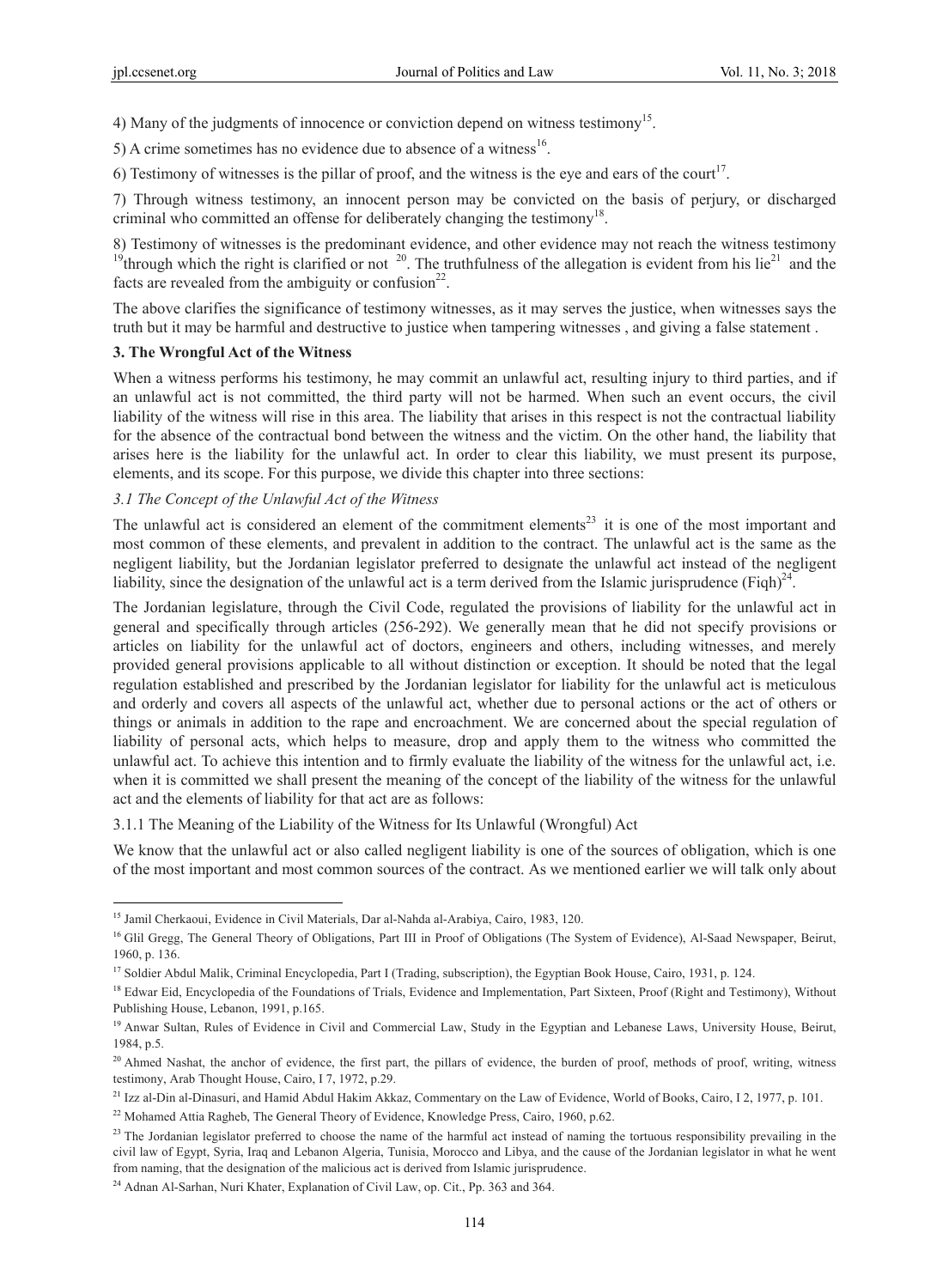unlawful act within the scope of personal acts only. Is the general rule in the liability for personal acts is established and promoted when a previous legal obligation to derogate from third parties has been violated? Which arises and stands out when a breach of a previous legal obligation imposes, obliges him not to commit and defy such breach, yet he committed it. The content of the obligation here is not to cause unlawful harm to others but to do so. Therefore the damage which is characterized as illegitimacy or illegality is the source and origin of its liability. In other words, during the performance of the testimony , the witness, in violation of the legislator's orders, does not harm the third party, and does not cause damage to third parties, whether or not the complainant, the defendant, or any other person. For example, the performance of testimony is permissible and legitimate and not prohibited by the legislator. The witness was committed to honesty without causing any legal breach resulting in harm to the parties of the dispute or the case. So he will not abuse him, whether by slander, humiliation, assault, threats, extortion, compromise, false testimony, failure to appear as a witness, or refusal to answer one or more questions addressed to him during the hearing of his testimony or other acts.

# *3.2 Elements of the Personal Liability of the Witness to the Unlawful Act*

The elements of the personal liability of the witness to give a statement or failing to testify are as follows:

A) The unlawful act (harm): In general, the unlawful act is defined in the explanatory notes to the Jordanian Civil Code<sup>25</sup> in article 256 of this law<sup>26</sup>: "Damage is a civil liability even if it is made by a non-privileged person, and that the term harm in accordance with the provisions of Article 256 of the Civil Code is sufficient and exempt from all other denominations and such as the terms of illegal, wrongful action or act prohibited by law and other terms.

Based on the above, and since the damage is the first element of personal liability, which is the unlawful act, it follows that this element is also the first element of the personal liability of the witness for his harmful action, which is the area of his personal liability. This area must be affected by any illegal action against third parties.

Damage in this respect is defined as: "exceeding the limit to which the duty is to be placed or the limit to be reached in the act or omission which causes the damage<sup>27</sup>.

Undoubtedly, harm in accordance with the above meaning is different from the concept of damage in general. Moreover, this concept is not synonymous at all. The proof is that the damage was an unlawful act of the witness, such as his failure to perform the testimony without any legitimate justification, either complete or partial abstention. Or blackmail whom is required to testify in order not to testify unless he receives a benefit from it, or such as insulting, defaming, one of the parties of the case or the lawyers who are prosecuting the case. The damage is the harm or negative effect resulting from the wrongful act of the witness. The affected third party, remains in existence even if he has no intention of harm. The reason for this is the liability of a purely objective nature and does not consider any factor or personal element related to the will of the perpetrator or recognition or discriminating his intention or awareness of the consequences of his action<sup>28</sup>. Accordingly, in the light of the foregoing, the basis for the liability of the witness for personal error requires commitment of a damage or wrongful act and this wrongful act may be the result of refrain from the testimony, Insulting, threatening, extortion, abuse of trust, forgery, beatings, destruction of a document, defamation of the court, breach of the court's rules, violation of the court system, etc., and may stem from civil law such as assault of name, character, reputation, financial consideration, social status, etc., or any other applicable and enforceable law that provides for the non-performance of a wrongful act. The witness shall do so. It is necessary to state in this regard the most important illegal acts envisaged by the witness the right of damage to third parties, namely:

1) To include in his testimony statements that violate the dignity, honor, integrity, arrogance, objectivity, or acquittal of a party, the lawyers, the court or third parties, or to commit, libel, defame, insult or harm his private life: as stating that he is a criminal, dangerous, despicable, ignorant, unjust, racist, stupid, ignorant, incompetent, useless, mistrustful, harassing, dishonest, dishonorable. In essence, the testimony constitutes an accusation, without having been asked about any matter that should mention such statements.

2) to mention false statements: such as attesting that the defendant did not beat, steal, threaten, defame or bribe the plaintiff or offer him a bribe. His testimony is false and incorrect, i.e., the defendant committed the offense

 $\overline{a}$ 

<sup>&</sup>lt;sup>25</sup> See Explanatory Notes on Jordanian Civil Law, Publications of the Technical Office of the Jordanian Bar Association, 1992, I, 3c, 1, p. 275.

<sup>&</sup>lt;sup>26</sup> Article 256 of the Jordanian Civil Code stipulates that: "Any damage to third parties is required by the actor and not to be distinguished by ensuring damage.

 $27$  Explanatory notes, op. Cit., P. 277.

<sup>&</sup>lt;sup>28</sup> Adnan Al-Sarhan, Nuri Khater, Explanation of Civil Law, op. Cit., Pp. 378-379.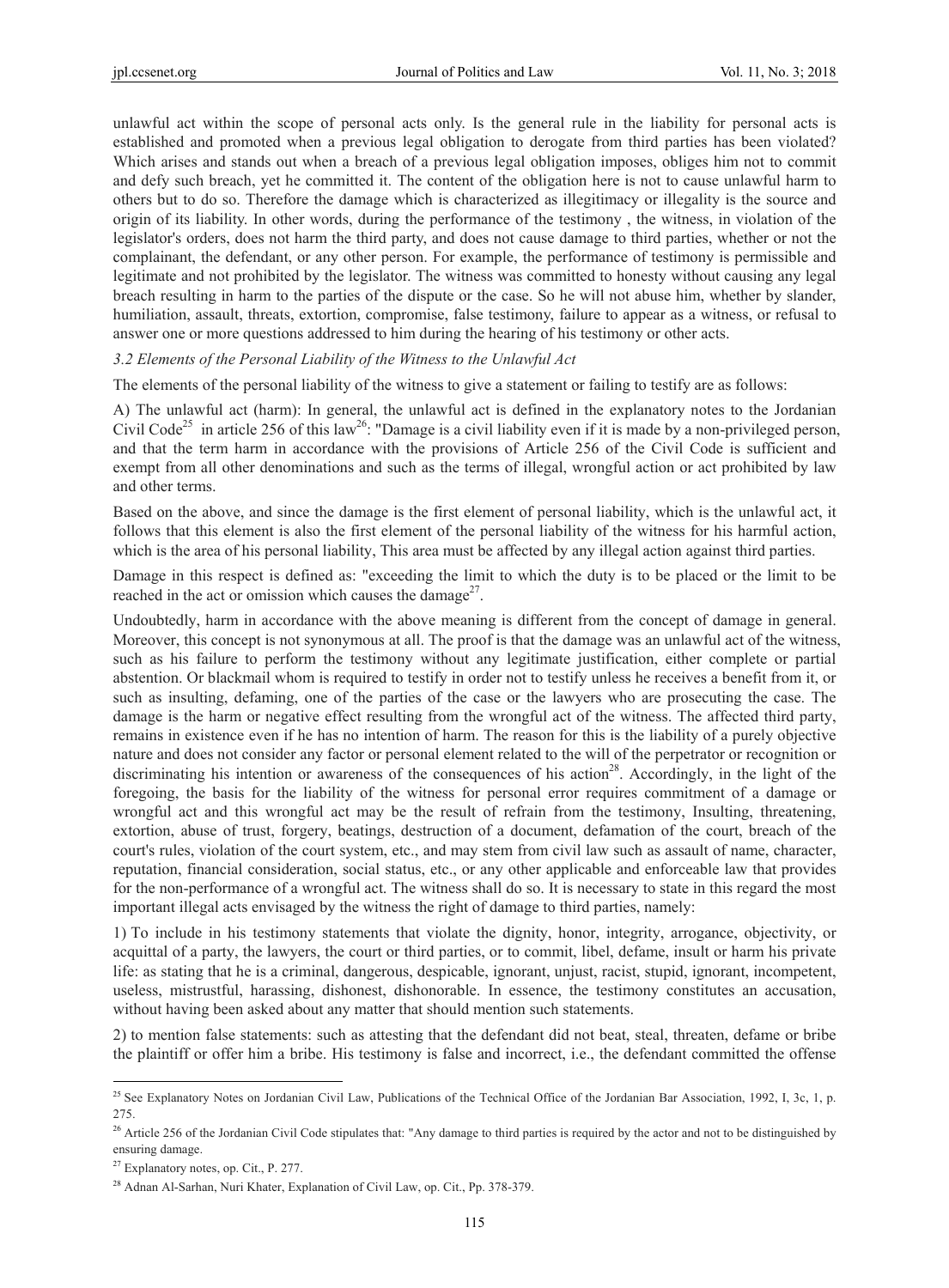represented by any form referred to and not as said by the witness in his testimony, or to say in his testimony that the defendant is not indebted to the plaintiff with any amount. While the defendant is definitely liable to pay the plaintiff and not as said by the witness. The witness is aware and know that the defendant is indebted to the plaintiff but because of malicious or revenge reasons against the plaintiff he made false testimony.

3) If the witness refrains from appearing for testimony without legitimate excuse. In this case, the witness knows that he is required to appear before the court to perform his testimony, but he refuses to appear either for the opponent favor, or revenge from a party in the case. This act may cause damages to the rightful party who may incur the fees and expenses of his lawyers, so that such damage would not have occurred if the witness did not refrain from attending and performing his testimony.

4) If the witness appears in the court, but refrains from performing the full testimony or to respond to one or more questions addressed to him, without having a legitimate excuse. In this case his action is unlawful and his liability may cause harm to the injured party, who may be the plaintiff or the defendant in the legal or religious case, or the complainant in the criminal case. For example he may be asked a question about an incident and he is the only witness but refrains from answering this question without a legitimate justification

B) Damage: Damage is the second element of the personal liability for the unlawful act. The harm in general is what affects a person's right or legitimate interest<sup>29</sup>, or the harm suffered by others, either in their money, their feelings, freedom or consideration<sup>30</sup> it is the damage that affects him by the violation of their rights or interest related to his or her property, passion, freedom, honor, respect or physical health. $31$  The damage resulting from the wrongful act of the witness can be defined as (A) the injury to which one of the parties to the case or its claimants, the court or a judge's agent, or a third party of the witness unlawfully and whether this unlawful act infringes the offer, honor, dignity, reputation, consideration or financial position of that person, his rights guaranteed and covered by legal protection or interest of his draft decision).

This damage may be material, which is expressed as financial or economic damage because it impairs the material right, money or indemnity to the injured person.<sup>32</sup> For example, the testimony of the witness will result in a loss of the right of the plaintiff, where the witness says wrongfully that the defendant is not indebted to the plaintiff, or that the defendant did not receive the goods from the plaintiff while he definitely knows that the defendant received it . Or to falsely testify that the defendant did not borrow objects or material of high material value from the plaintiff. This damage may be a moral non-financial damage. <sup>33</sup>Because it does not affect the financial liability of the victim of the wrongful act of the witness, but rather it affects his honor, dignity, reputation, or social status. For example, the witness, insulting of the defendant, or accusing the company belonging to him of dealing only of smuggling, or is about to be bankrupt or under liquidation or insolvency and a burden of debts, or accusing this company is a promoter of prohibited anabolic, or harmful to health and murder, toxic or carcinogenic agents.

It should be said that such damage, in order to be compensable, must satisfy several conditions:

1) The damage shall be established and confirmed: it is intended to be fixed as certain and confirmed. It is so if it occurs actually and really, and in this sense the current damage either if it is a loss suffered by the victim or missed gain $34$ .

2) The damage is direct:<sup>35</sup> this means that the damage is a direct result of the wrongful act of the witness, so that it is not possible to say the injured person may be compensated for the damage caused by the wrongful act.

3) Damage affects a legitimate interest of the injured person.<sup>36</sup> In this respect, the damage must be a legal right or a legitimate interest of the wrongdoing of the wrongful act so that such damage may be compensated

 $\overline{a}$ 

<sup>&</sup>lt;sup>29</sup> Abdel-Moneim Farag al-Sadah, Sources of Commitment, A Study in Lebanese and Egyptian Law, Dar al-Nahda al-Arabiya, Cairo, 1, 1979, p. 485.

<sup>&</sup>lt;sup>30</sup> Abdel Hakim Fouda, Civil Compensation (Civil Liability Contractual and Conviction), in the Light of the Jurisprudence and Judgments of the Court of Cassation, University Publications House, Alexandria, 1989, p. 17.

<sup>&</sup>lt;sup>31</sup> Abdul Aziz al-Lasamah, Civil Liability for Tort (The Harmful Action), Its Basis and Conditions, Dar Al-Thaqafa, Amman, 1, 2002, p. 63.

<sup>32</sup> Adnan Al-Sarhan, Nuri Khater, Explanation of Civil Law, op. Cit., P. 410.

<sup>&</sup>lt;sup>33</sup> See Article 267/1 of the Jordanian Civil Code, which has addressed and regulated this type of damage.

<sup>&</sup>lt;sup>34</sup> Abdul Majeed al-Hakim, Abdul Baqi Bakri, and Mohamed Taha Al-Bashir, Civil Law, Provisions of Commitment, C2, Publications of the Iraqi Ministry of Higher Education and Scientific Research, Baghdad, p. 528.

<sup>&</sup>lt;sup>35</sup> Abdul Majid al-Hakim, Abdul Baqi Bakri, and Mohamed Taha Al-Bashir, Civil Law, Provisions of Commitment, C2, Publications of the Iraqi Ministry of Higher Education and Scientific Research, Baghdad, p. 528.

<sup>&</sup>lt;sup>36</sup> Saadoun Al-Ameri, Compensation for Damages in Tort Liability, Publications of the Legal Research Center, Baghdad, 1981, p. 19.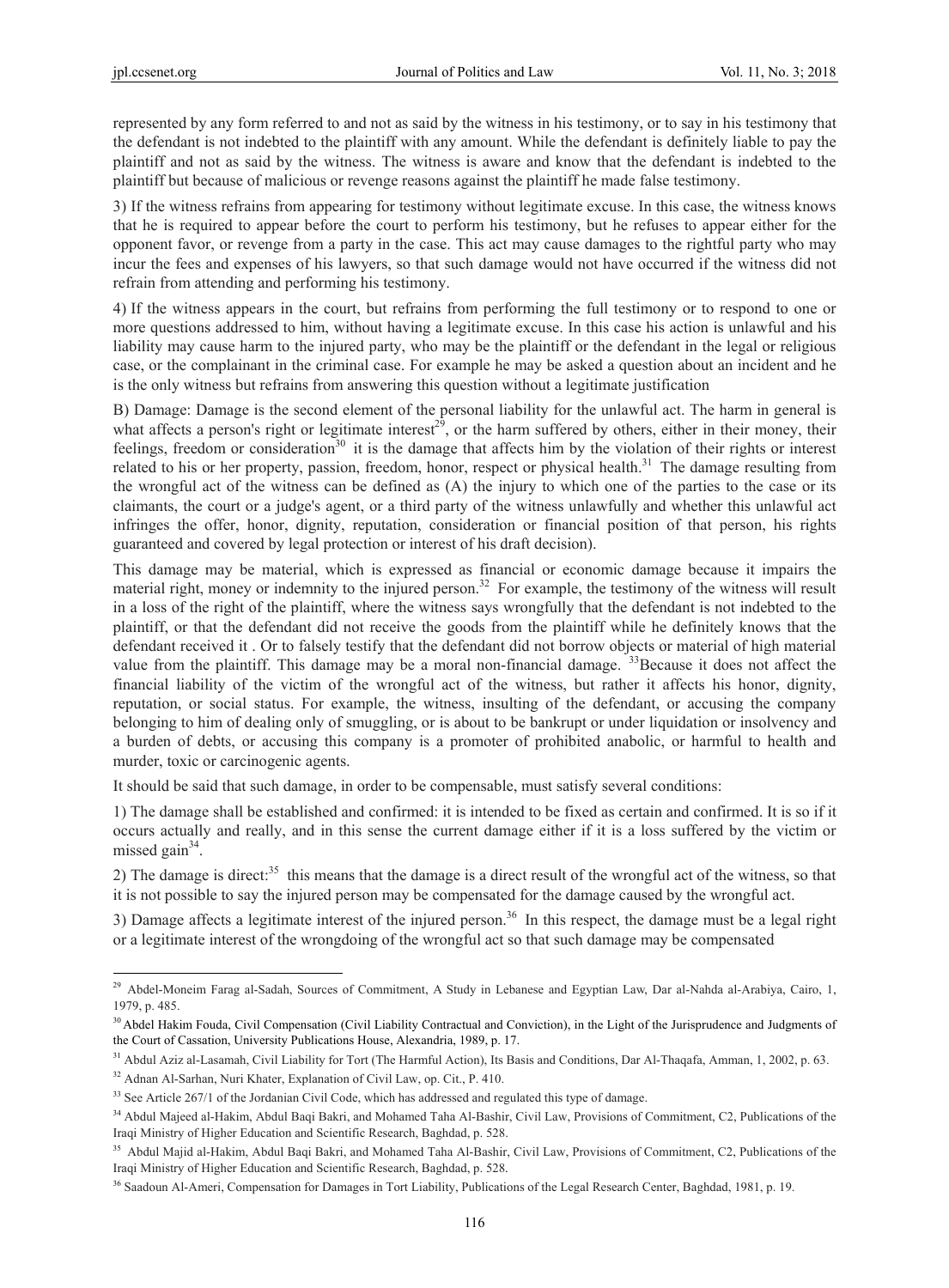C) Causality: The third and last element of the personal liability of the witness is the causality relationship. It is not sufficient to hold the witness liable for an unlawful act that resulted in harm and injury of the victim. Rather, the wrongful act must be the cause of the occurrence of the damage. This is expressed in the causal relationship between the wrongful act and the damage, which is definitely comply with the logic and the provisions of Article 256 of the Jordanian Civil Code, which states: "any injurious conduct shall render his perpetrator liable to compensate its harms regardless of any fault". It should be noted that the judge, through written and personal statements presented to him, determines and decides whether the causal relationship has taken place between the wrongful act and the damage. It is not clear that the burden of proof of the causal relationship rests with the person affected by the act of the witness. And since he is the plaintiff in the lawsuit of liability and claim of loss and damage caused by the witness. The witness is entitled to prove that there is no causality relation existing. The matter is subject to legal evidence. The question raised in this respect is: Which theory of causation adopted by the legislator in this regard? Is it the theory of equivalence of causes or the theory of the strongest cause or the theory of productive or effective cause?

The answer to the previous question found in the text of Article 266 of the Civil Code, which states:

"The court may award the plaintiff damages that cover the actual damage he sustained as well as the lost profit provided that such damage and loss are the natural result of the defendant's conduct"

The last part of this provision, in particular the latter part, requires that the damage be direct so that it can be compensated, that is, the damage is the result of the wrongful act, and therefore the theory of the active or productive reason is the theory adopted by the Jordanian legislator in this area.<sup>37</sup>

# *3.3 Forms of the Harmful Act of the Witness*

There is no doubt that the forms of the harmful act of the witness are multiple and varied, since the harmful action resulting from his testimony, or the result of his image as a witness, does not have a single form , but has several ones , which can be summarized as follows:

# 3.3.1 The Witness Give False Testimony

In this regard we are facing two cases: the first in the field of criminal, legal and religious cases. And second in civil and commercial proceedings. The details are as follows:

A) False testimony in criminal, legal and religious cases:

In this case, the witness is before the criminal, legal or religious court, or the prosecutor, and he attests to a testimony which is then proved false, whether he denies the whole truth in his testimony, or part of it, or mute facts, or any known facts of the case  $38$ .

Here, the witness when giving a false testimony is considered a form of the harmful act because his false testimony causes damage to the third party, whether the third party is the complainant or the defendant in the criminal case or the plaintiff or defendant in the legal or religious case.

Practical examples of perjury include:

 $\overline{a}$ 

- The witness falsely testifies that the defendant stole the complainant's money.
- The witness falsely testifies that the defendant did not hit the complainant.

- The witness gives a false statement in a Shariah case the subject of divorce due to dispute that the defendant (husband) repeatedly beats his wife, not paying her living expenses, or to testify that the wife is shrew and return home late at night, or have a lover.

Here, the victim of a false testimony is entitled, and if having a supporting evidence to sue the witness and claim for compensation.

B) False testimony in civil and commercial proceedings:

In this case, the witness is in the civil or commercial case, whether he is a witness to the plaintiff or the defendant to give false testimony. If he is a witness to the plaintiff in a claim for labor rights, and denies in his testimony that the plaintiff was working on Fridays, official and religious holidays, working overtime, and then proving that his testimony was false, or if he gives a false statement for the interest of the defendant's stating that the plaintiff was not employed at the defendant. Or if he mentions in his false testimony and for the purpose of

<sup>37</sup> Adnan Al-Sarhan, Nuri Khater, Explanation of Civil Law, op. Cit., P. 455.

<sup>&</sup>lt;sup>38</sup> The legislator has regulated the provisions of perjury in all cases in articles 214-217 of the Jordanian Penal Code No. 16 of 1960 and its amendments.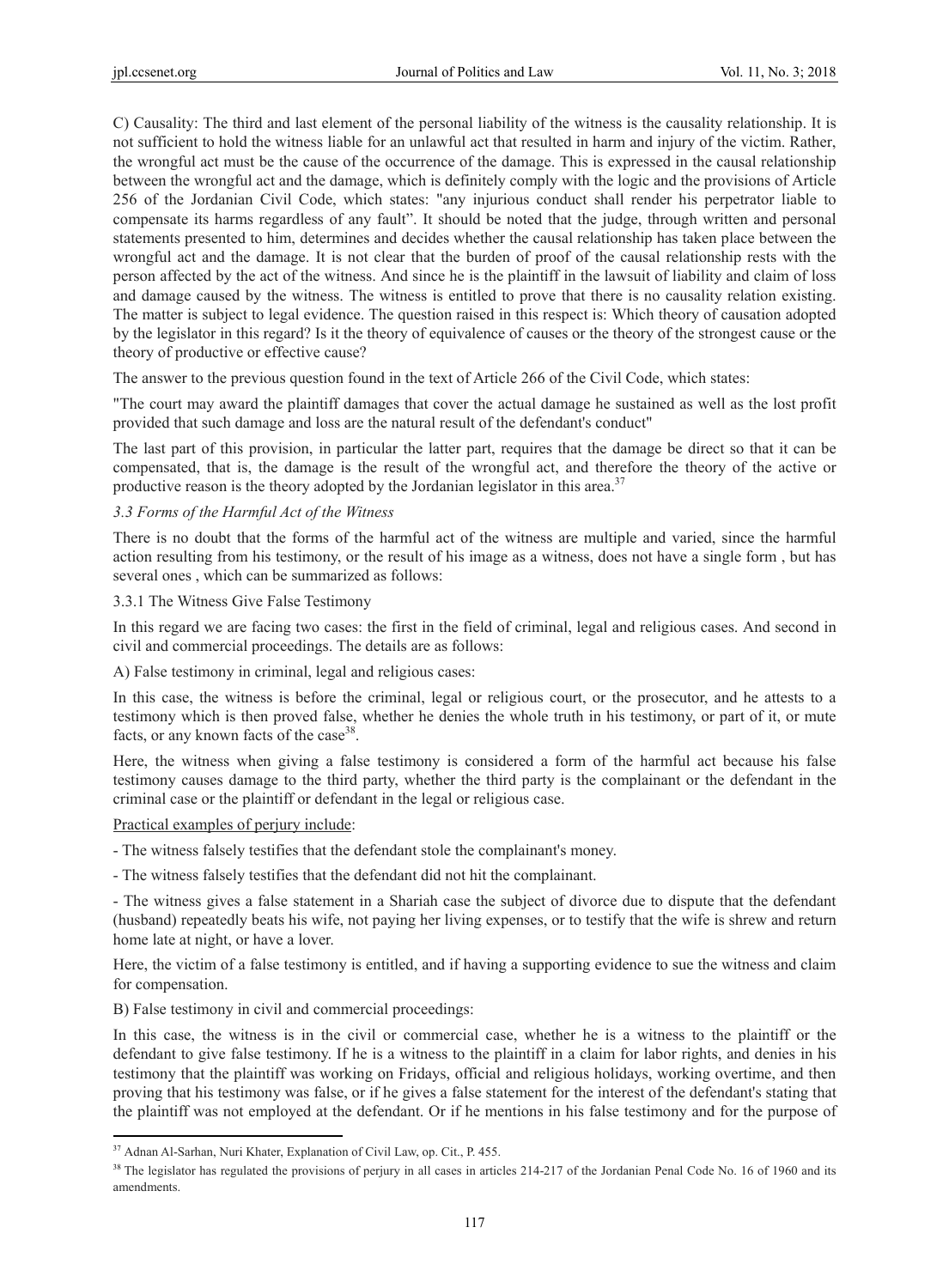obtaining a large amount of compensation by the plaintiff that the plaintiff has a well-known reputation and high social status, and that he is honest man, does not take drugs, and has no criminal record, and that after insulted by the defendant he was admitted to the hospital and suffered of acute psychological depression and mental damages. If after that, his testimony was proven to be false, since the plaintiff was not suffering any of the sayings alleged by the witness, and that the plaintiff was in prison and not in a hospital as mentioned, and that he is a promoter and drug abuser.

Here, undoubtedly, the perjury of the witness is considered harmful, and the injured person has the right to sue and challenge him at Court and to claim compensation for the damage caused by his false testimony.

Finally, it is important to state that the plaintiff when filing a lawsuit against the witness for the perjury, and claims for compensation, must prove to the court that the witness has been judged with a final penal judgment stating that he committed the crime of perjury or that the witness confirms before the court that he actually gave a false testimony.

3.3.2 The Witness Deliberately Decides not to Appear for Testimony

In such a case, the witness is required for giving his testimony in a legal, penal or personal case. But, he avoids the procedures of service of notice and refuses to give his testimony filed by the opponent who requested his statement. If the members of the public security - judicial police - cannot find him and bring him to the court to hear his testimony.

The court then decides whether the opponent has failed to bring the witness, or decides on the basis of the report of the judicial police, regardless of his testimony, if the case is penal and if he has a testimony before the general prosecutor at the investigation stage. If there is no testimony, then no reason to call him.

In this regard, no doubt the opponent who requested this witness who deliberately did not to appear may be harmed by the intentional act of the witness who insists not to attend. He shall have the right to sue and challenge this witness at the court and to claim compensation for damage caused by his wrongdoing. The act of the witness here is considered illegal, for his intentional behavior and denial to give his testimony. It is also an illegal act, because the main element of the wrongful act is violating the lawful obligation which requires and warrants not to violate a legal provision and not to harm others. The witness deliberately did not appear for testimony in violation of the order of the legislator, which requires him to give the testimony. If the witness has an excuse preventing him to appear before the judge and he presents and proves such absence and found to be legitimate and justified, and convincing to the judge, the Judge will exempt him from giving his testimony.

But if the witness intentionally being absent and fails to give his testimony, without legal excuse and the consequences affecting one of the litigating parties, then his act is considered illegal and becomes under liability.

Especially that such testimony of this witness would be a saving factor of the litigating party requested the witness, whether to avoid imprisonment, civil obligations, legitimate obligations or otherwise. Definitely absence of the witness to give his testimony will cause harm to that party.

In this case, the opponent, when suing this witness, must prove to the court before which the civil liability case is filed, that the witness did not appear deliberately. This witness is entitled to prove to the court that the opponent has not been harmed or that he has his own excuses to be absent. The matter will be subject to legal proof. In other words, if the witness intentionally be absent to give the required testimony, and such act is legally proved. In addition to proven damages affecting the opponent due to witness absence, makes the witness act as illegal and a legal reason to sue him claim for compensate for damages.

3.3.3 To Witness Shall Give His Testimony on Facts Prohibited to Be Testified

According to this case, when a witness is summoned and asked to testify, the witness must tell the judge, the prosecutor or the judicial authority which called him to testify that he cannot legally testify because there is a legal impediment to performing the testimony. If, however, he did not advise such parties of this reason and presented his testimony, the affected party has the right to challenge him and claim for compensation for the caused damages. It should be noted that persons who are legally prohibited from performing the testimony are:

1) Staff, Employees and Public Servants<sup>39</sup>

 $\overline{a}$ 

Any staff, employee or public service officer is not legally entitled to give a testimony of information obtained during the course of his public service, and this information is related to a pending case and requested to give his testimony on this information. This prohibition remains either he is on duty or left public service for any reason,

<sup>&</sup>lt;sup>39</sup> This case is provided for in article 36 of the Evidence Act..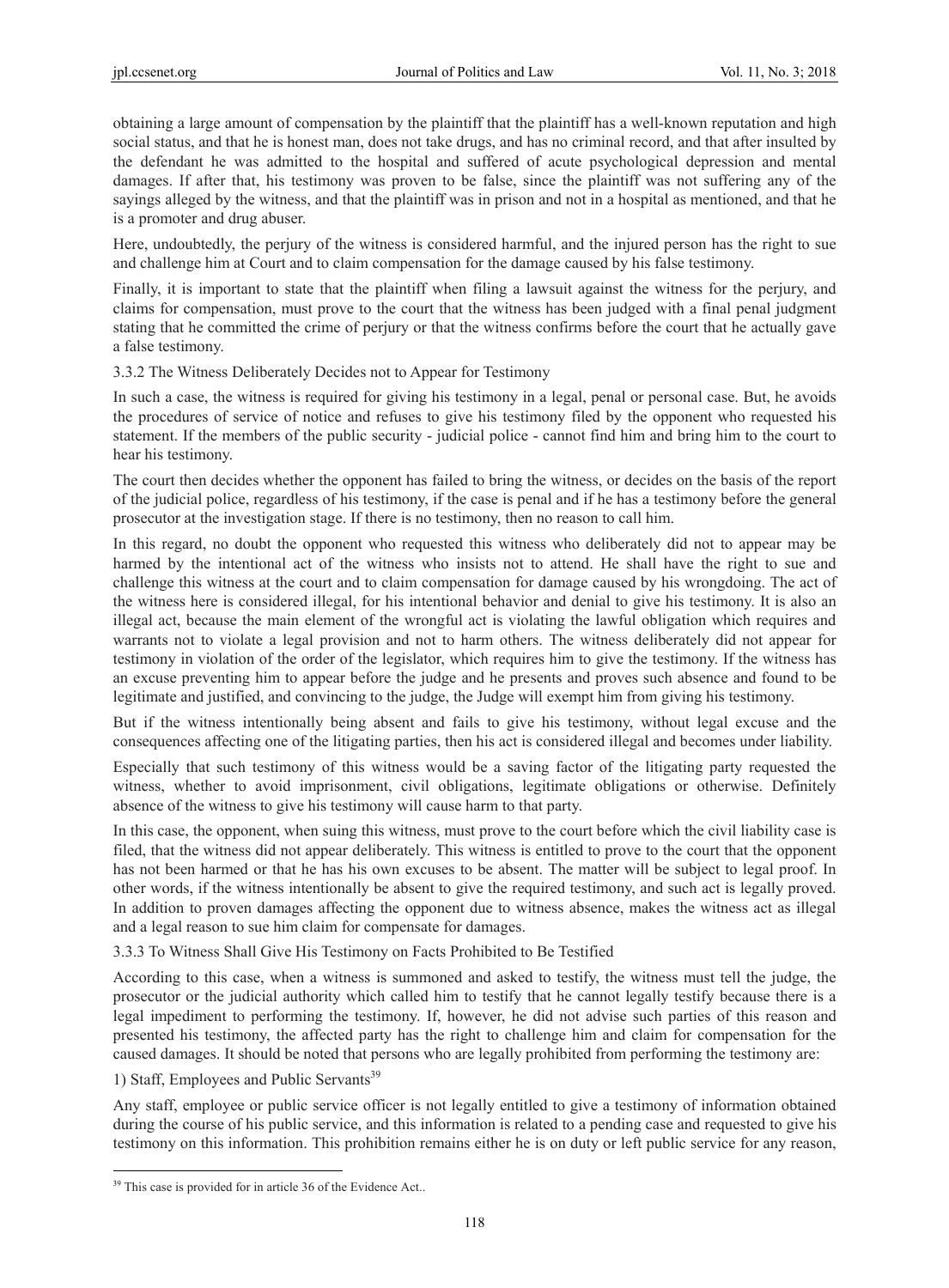unless authorized by the competent authorities to testify on such information.

Accordingly, if such staff , employee or public service officer gives a statement of information learned from his public official work, and does not obtain the approval or authorization of the competent authorities to perform the testimony on this information which resulted in damage to one of the parties of the case, the affected party is entitled to challenge him and claim for compensation.

An example of this case is that if the plaintiff has filed a claim for compensation against a public institution due to termination of his contract and failure to pay him his entitlements and he alleged that the reason for the termination of the contract is not due to legal reasons , and that he was materially and morally damaged from such termination, and requested among his evidences to hear the testimony of a particular employee in that public institution, who knows the real reason for termination of his contract. When that employee appeared he gave his testimony without taking the prior approval of the competent authorities (the institution where he works). In his testimony, he stated that the reason for terminating the plaintiff's contract is because he is corrupt and negligent and is subject to many corruption suspicions. Here the plaintiff has the right to sue this witness and claim for compensation, because he gave a testimony without obtaining the consent of the competent authorities, and his testimony resulted in damage to the plaintiff. The public institution may sue the witness and claims compensation if he states in his testimony that the reason for termination of the plaintiff's contract is not based on the basis of the law or the facts, and that the Director of that public institution appoints his friend in place of the plaintiff. The public institution, being damaged by this testimony, has the right to sue this witness and claim compensation for the damage caused by his testimony, especially since he gave his statement without taking the prior consent of the institution.

# 2) Lawyers, Agents and Doctors<sup>40</sup>

In this case, lawyers, agents and doctors are legally prohibited from giving any testimony about any information they obtained during their service, even if his relationship, status or work with the intended person has ended.

For example, if there is an action against a client appointing an attorney and the plaintiff requests to hear the testimony of the plaintiff's attorney (the advocate), the attorney must refrain. The same is true of the doctor, the public or private agent, and whenever any of these persons testify, the injured person, who is here with the lawyer or the agent, or the patient with the doctor, may file a civil action to claim compensation for the damage caused by this testimony, Performance.

It goes without saying that the legislator's objective is to prevent them from carrying out the testimony, in order to protect the secrets of the profession, even though the legislator does not define the meaning of professional secrecy. This is a deficiency that must be corrected by defining the purpose of professional confidentiality. The rest of the professions are from accounting, business administration, nursing, pharmacists, etc. The heads of these professions are not covered by the ban, which is a deficiency that must be remedied by adding to them

In addition, lawyers or agents are not entitled to testify against any wrongful acts committed by their client, what rights they have engaged in, etc., such as a professional secret. It is also not possible for the doctor to give a testimony stating the health or psychological condition or pathology of the patient, or other matters in the confidentiality of the profession. When any of these testimony s, the client may have the lawyer, or patient with the doctor, to sue He exposed his secrets and caused him harm.

# 3) Spouses $41$

It is not lawful for a husband or wife whenever one of them files a lawsuit against the other to testify against each other, whether the husband or wife. Unless there is a prior consent and acceptance, even if the marital relationship between them has been dissolved.

Therefore, if there is an action against the husband, and the defendant requests that the wife to give her testimony on a particular matter or matters that she learned because the wife of the plaintiff or his wife, attended and gave her testimony without consent and acceptance of her husband, her husband has the right to sue her and claims for compensation for damages affecting him due to the wife's testimony. Since law requires consent of the husband for his wife to give her testimony, and since such as not issued by him.

It is noted that the purpose of the legislator of prevention is to protect the secrets of the couple, but we note that the prohibition is limited to couples whether the relationship exists or ended, and does not include the prohibition of sinners so it would be better if the legislator forbade those who are in a period of engagement, especially since

 $\overline{a}$ 

<sup>40</sup> Article 37 of the Evidence Act.

<sup>&</sup>lt;sup>41</sup> Article 38 of the Evidence Act.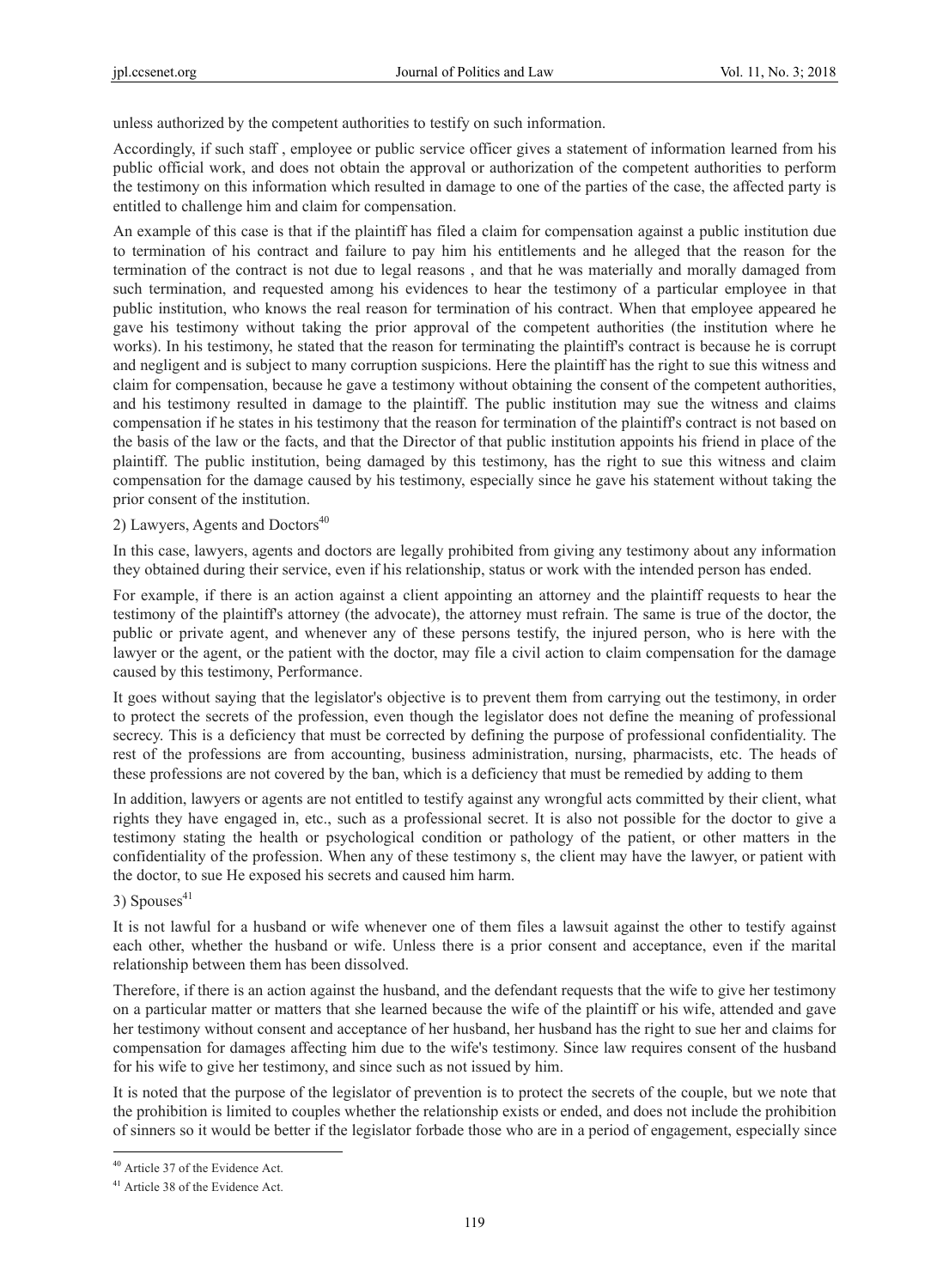this period may be prolonged, One of them is required to testify and cannot abstain because there is no legal text that he can abstain from, and the performance of the testimony leads to termination of the betrothal between them by leaving, resulting in damage to both.

We also urge the legislator to prevent the testimony between the assets and branches unless there is prior consent and consent in order to limit the negative effects that may result from the performance of the testimony, and the inability of the witness to refrain from performing the testimony because there is no legal text that allows him to refrain

3.3.4 The Witness Refuses to Give the Testimony or Answer Questions<sup>42</sup>

Under this form, the witness appears in the court. When he is required to testify, or to answer questions he refuses without giving reasons satisfactory to the court.

The victim has the right to make this witness, whether plaintiff or defendant, a complainant or a complainant to section that the witness compensate for the damage caused to him by his refusal to testify or answer questions.

For example, the plaintiff may request the witness to hear his testimony about the material and moral damage that he has suffered from the defendant's act, but if the witness refuses to perform the testimony in full or refuses to answer questions from the plaintiff or his agent without giving reasons for his refusal.

# **4. Conclusion**

This study deals with the subject of civil liability of the witness in the Jordanian civil law, which resulted in a set of conclusions and recommendations, which are as follows:

#### *4.1 Results*

1) A witness is a natural person who attends the Judicial session to give his testimony with information about a particular event that he has seen or heard himself or recognized by one of his senses, or learned from others, and is different from the expert and the agent of the bankruptcy, the complainant and the plaintiff.

2) The witness may help to achieve justice and may work to harm it.

3) The liability of the witness for the harmful act is raised and existed when he violated a previous legal obligation, requires him not to commit such breach, and yet he committed it. The content of the obligation here is that the damage is not only to cause illegal damages to third party, but even so he commits such damages. Therefore the damage made by him, characterized as illegal is the source and origin of his liability.

4) The liability of the witness for the harmful act is when he performed the testimony illegally or contrary to the law or refrained from performing the testimony in full or parts thereof. Here he committed an illegal act harmful to others. Therefore, this liability is punishment against the behavior of a witness who has violated the legal rules imposed on him, which obliges him not to harm others, regardless of the capacity of the other person. It also takes place when the witness does not comply with the truth and does not adhere to the principles of honesty, impartiality, objectivity and respect for others or when he denies good morals, customs, traditions, values, controls and principles of the performance of the testimony. It is also the case that when a witness violates or neglects or breaches the law which requires him to refrain from unjustified refraining from performing the testimony. Or presenting a false testimony, obtaining a bribe in return for the performance of the testimony, insulting, defaming, one of the lawsuit parties. It is not wrong that this liability is committed when the witness has the honor, impartiality, integrity and impartiality of the complainant or any other person without a right and without directing Ask him any questions about these things.

5) One form of the harmful act of the witness when he indicates in his statement incorrect words, or if he fails to appear to give his statement without legal excuse, or if the witness attends the court, but despite his appearance he refrains from performing the full testimony or to respond to one or more questions addressed to him, or if A testimony which is prohibited from its performance resulted in damage inflicted on one of the litigants.

6) The elements of the harmful act of the witness are the occurrence of an unlawful act, the damage caused by the act and a causal link between the wrongful act and the damage. The damage is required until compensation is accepted, the damage is direct and the damage is a legitimate interest of the injured party.

#### *4.2 Recommendations*

 $\overline{a}$ 

In accordance to the presence of shortages, lack and ambiguity on the civil liability of the witness, we urge the Jordanian legislator to:

<sup>42</sup> Article 165 of the Code of Criminal Procedure and Article 8 of the Violation of Courts Law No. 9 of 1959.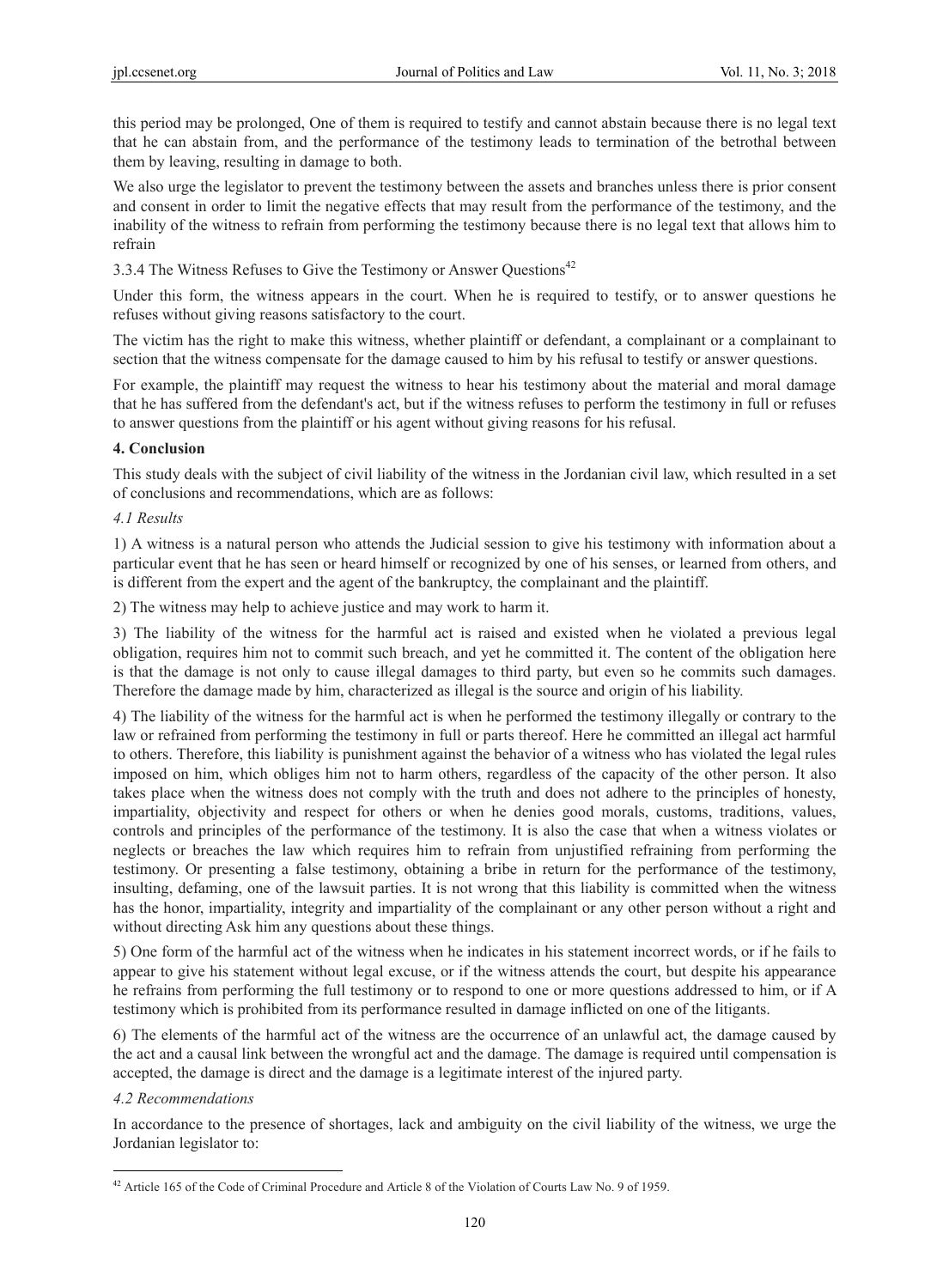1) Working on the definition of the witness, especially in the law of evidence, in the absence of any legal provision defines the meaning of the witness.

2) To address the question of the witness's denial of his statement in civil and commercial proceedings where the legislator did not resolve this issue but only in the context of criminal proceedings, and this is so as not to pursue a witness for his false testimony thereafter.

3) Regulating the civil liability of the witness independently and individually in view of the importance of this subject.

4) Defining false testimony, especially as it is a form of harmful act of the witness.

5) Reconsideration of the persons who are legally prohibited from performing the testimony by adding all the professions, crafts, industries, jobs, assets, branches, and those who are invited.

6) To define the forms of the harmful act of the witness: to give false testimony or intentional absences to give a testimony, or testimony of which is prohibited: or refrain from performing the testimony.

7) Definition of the professional secret, because the legislator did not define its meaning. a dispute may arise on its meaning especially when considering the liability of the witness, especially if he is of a professional career.

#### **References**

al-Dinasuri, I. al-D., & Akkaz, H. A. H. (1977). *Commentary on the Law of Evidence.* World of Books, Cairo.

- Al-Douri, S. (1997). Certificate in Islamic Law and Law, Master's Thesis, Faculty of Law, University of Babylon.
- al-Hakim, A. M., Bakri, A. B., & al-Bashir, M. T. (n.d.). *Civil Law, Provisions of Commitment, C2.* Publications of the Iraqi Ministry of Higher Education and Scientific Research, Baghdad.
- Al-Lusamah, A. A. (2002). *Civil Liability for Tort (The Harmful Action), its Basis and Conditions.* Dar Al-Thaqafa, Amman.
- Al-Sadah, A.-M. F. (1979). *Sources of Commitment, A Study in Lebanese and Egyptian Law.* Dar Al-Nahda Al-Arabiya, Cairo.
- Al-Sanhoury, A. R. (n.d.). The Mediator in the Explanation of Civil Law, Part II Theory of Commitment in General, Evidence, Implications of Commitment. House of Revival of Arab Heritage Beirut.
- Al-Sarhan, A., & Khater, N. (2000). *Explanation of Civil Law, Sources of Personal Rights.* Dar Al-Thaqafa, Amman.
- Al-Shawarbi, A. (1996). Evidence of Witnesses in Civil, Commercial, Criminal and Personal Status, Knowledge Establishment, Alexandria.
- Al-Zu'bi, A. A. (2003). *Principles of Civil Trials.* Dar Wael Publishing, Amman.
- Bakush, A. R. (1998). *Evidence of evidence in the Algerian law and Islamic jurisprudence, a theoretical and applied study.* publications of the National Book Foundation, Algeria.
- Cherkaoui, J. (1983). *Evidence in Civil Subjects.* The Arab Renaissance House, Cairo.

Civil Law No. 43 of 1976.

- Decisions of the Court of Cassation published on Adalah's website.
- Eid, E. (1991). *Encyclopedia of the Foundations of Trials, Evidence and Implementation, Part Sixteen, Proof (Right and Testimony).* Without Publishing House, Lebanon.
- Fouda, A. H. (1989). *Civil Compensation (Contractual and Compulsory Civil Liability), in the Light of Jurisprudence and Cassation Law.* University Publications House, Alexandria.
- Gregg, K. (1996). *The General Theory of Obligations, Part III in Proof of Obligations (System of Evidence).* Al-Saad Printing Press, Beirut.
- Hassanein, Y. (1997). *Evidence in the Algerian Civil Code.* Publications of the National Book Foundation.
- Hijazi, M. A.-J. (2004). *Civil Liability of the Judicial Expert.* New University House, Alexandria.
- Mark, S. (1986). *The Origins of Evidence and its Procedures in Civil Law in Egyptian Law, in Comparison with the Techniques of the Arab Countries* (Part Two). The Restricted Evidence and What Can Be Proved in Writing, Dar Al-Jail for Printing, Cairo.